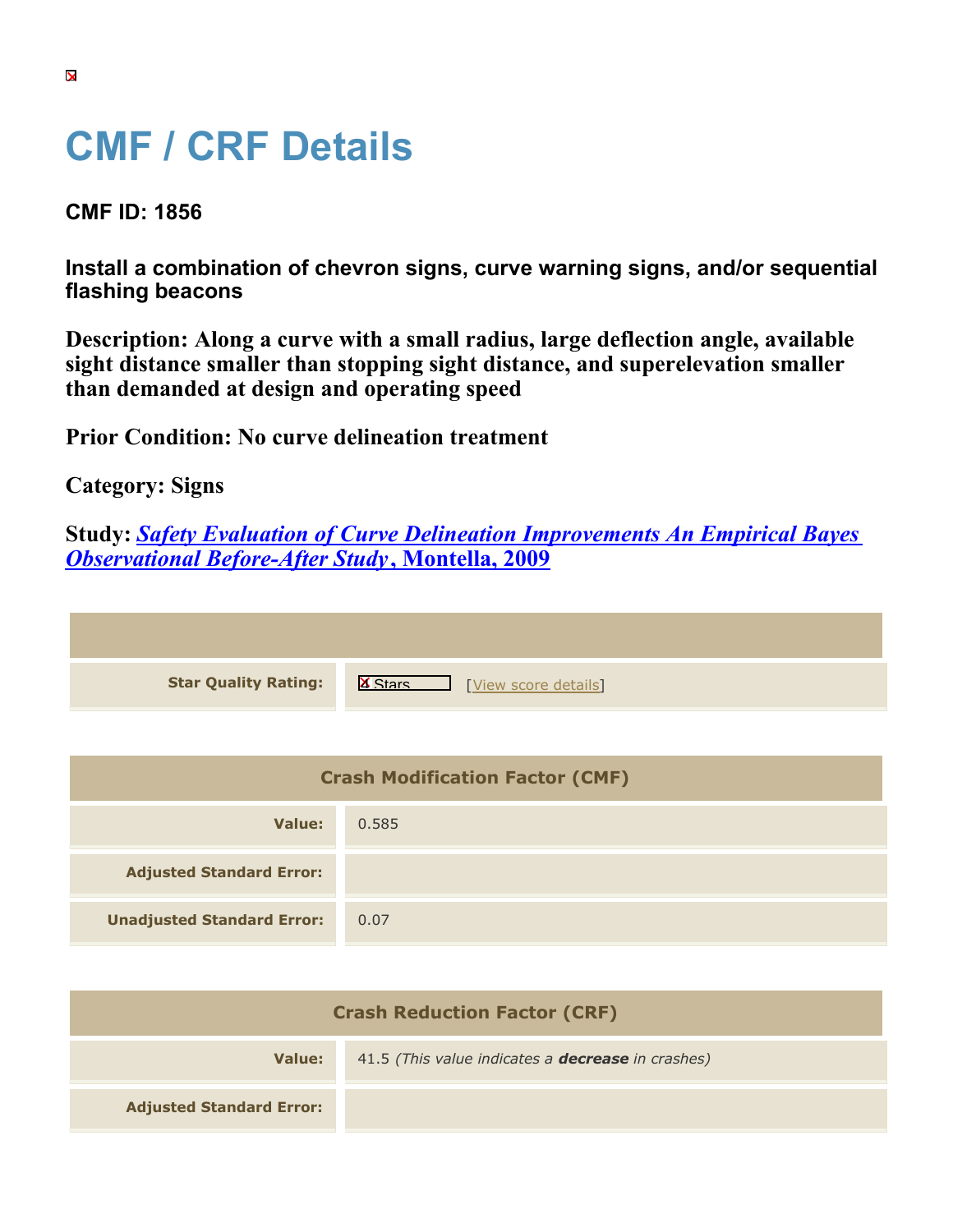| <b>Applicability</b>       |                                                   |
|----------------------------|---------------------------------------------------|
| <b>Crash Type:</b>         | Run off road                                      |
| <b>Crash Severity:</b>     | All                                               |
| <b>Roadway Types:</b>      | Principal Arterial Other Freeways and Expressways |
| <b>Number of Lanes:</b>    | $\overline{4}$                                    |
| <b>Road Division Type:</b> |                                                   |
| <b>Speed Limit:</b>        |                                                   |
| <b>Area Type:</b>          | Not specified                                     |
| <b>Traffic Volume:</b>     | 7400 to 13975 Annual Average Daily Traffic (AADT) |
| <b>Time of Day:</b>        | All                                               |

## *If countermeasure is intersection-based*

| <b>Intersection Type:</b>         |  |
|-----------------------------------|--|
| <b>Intersection Geometry:</b>     |  |
| <b>Traffic Control:</b>           |  |
| <b>Major Road Traffic Volume:</b> |  |
| <b>Minor Road Traffic Volume:</b> |  |

| <b>Development Details</b>      |                                    |
|---------------------------------|------------------------------------|
| <b>Date Range of Data Used:</b> | 2001 to 2005                       |
| <b>Municipality:</b>            | Trans European Road Network, Italy |
| State:                          |                                    |